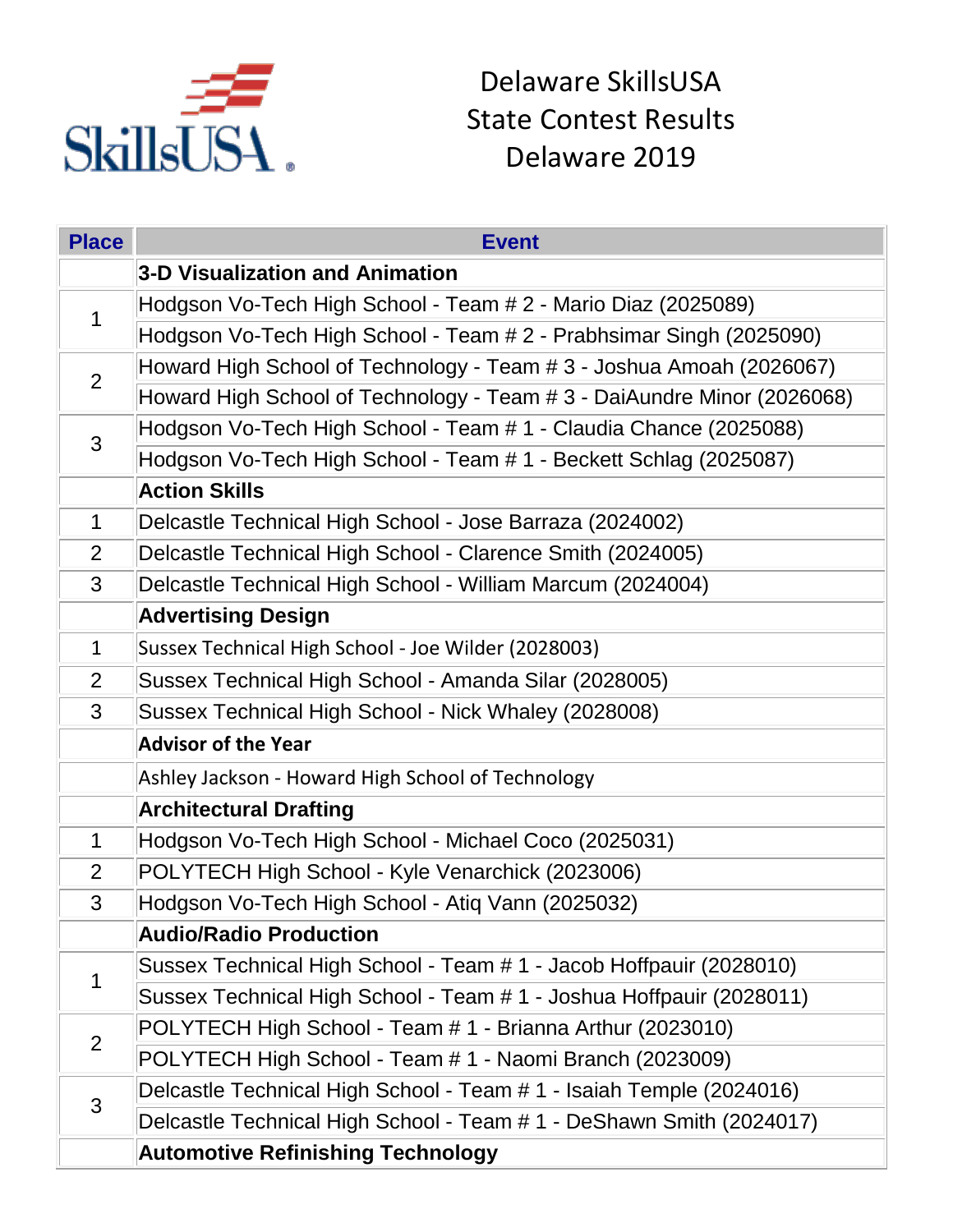| $\mathbf 1$    | Delcastle Technical High School - Niderah Goldsborough (2024021)         |
|----------------|--------------------------------------------------------------------------|
| 2              | Delcastle Technical High School - TaiKyria Harrell (2024024)             |
| 3              | Sussex Technical High School - Anthony Morgan (2028014)                  |
|                | <b>Automotive Service Technology</b>                                     |
| $\mathbf 1$    | St. Georges Technical High School- Walter Smith (2029045)                |
| $\overline{2}$ | POLYTECH High School - Andrew Cordrey (2023013)                          |
| 3              | Sussex Technical High School - Dylan Scarangella (2028018)               |
| 4              | Sussex Technical High School - Tanner Lecates (2028019)                  |
|                | <b>Aviation Maintenance Technology</b>                                   |
| $\mathbf 1$    | Delcastle Technical High School - Maxwell Calvert (2024035)              |
| 2              | Delcastle Technical High School - John Donovan (2024036)                 |
| 3              | Delcastle Technical High School - Ethan Brookins (2024038)               |
|                | <b>Broadcast News Production</b>                                         |
|                | Sussex Technical High School - Team # 1 - Chase Albright (2028021)       |
| 1              | Sussex Technical High School - Team # 1 - Ryan Bradley (2028022)         |
|                | Sussex Technical High School - Team # 1 - Sydney Gross (2028023)         |
|                | Sussex Technical High School - Team # 1 - Hannah Wolk (2028024)          |
|                | Sussex Technical High School - Team # 2 - Alexa Griffith (2028025)       |
| $\overline{2}$ | Sussex Technical High School - Team # 2 - Jaina Hershey (2028026)        |
|                | Sussex Technical High School - Team # 2 - Kiaya James (2028028)          |
|                | Sussex Technical High School - Team # 2 - Hannah Scarborough (2028027)   |
|                | POLYTECH High School - Team # 1 - Erin Dixon (2023020)                   |
| 3              | POLYTECH High School - Team # 1 - Jacob Gigliotti (2023018)              |
|                | POLYTECH High School - Team # 1 - Tatiyana Harris (2023017)              |
|                | POLYTECH High School - Team # 1 - Quantre Johnson (2023019)              |
|                | <b>Cabinet Making</b>                                                    |
| $\mathbf{1}$   | St. Georges Technical High School- Andy McElroy (2029017)                |
| $\overline{2}$ | Delcastle Technical High School - Jesus Escobar (2024041)                |
| 3              | St. Georges Technical High School- Brayden Treherne (2029018)            |
|                | <b>Career Pathway Showcase</b>                                           |
| $\mathbf{1}$   | Delcastle Technical High School - Team # 1 - Briana Rodriguez (2024047)  |
|                | Delcastle Technical High School - Team # 1 - Bianca Ayala (2024048)      |
|                | Delcastle Technical High School - Team # 1 - America Hernandez (2024046) |
| $\overline{2}$ | St. Georges Technical High School- Team # 1 - Joe Ayako (2029056)        |
|                | St. Georges Technical High School- Team # 1 - Ian Burns (2029057)        |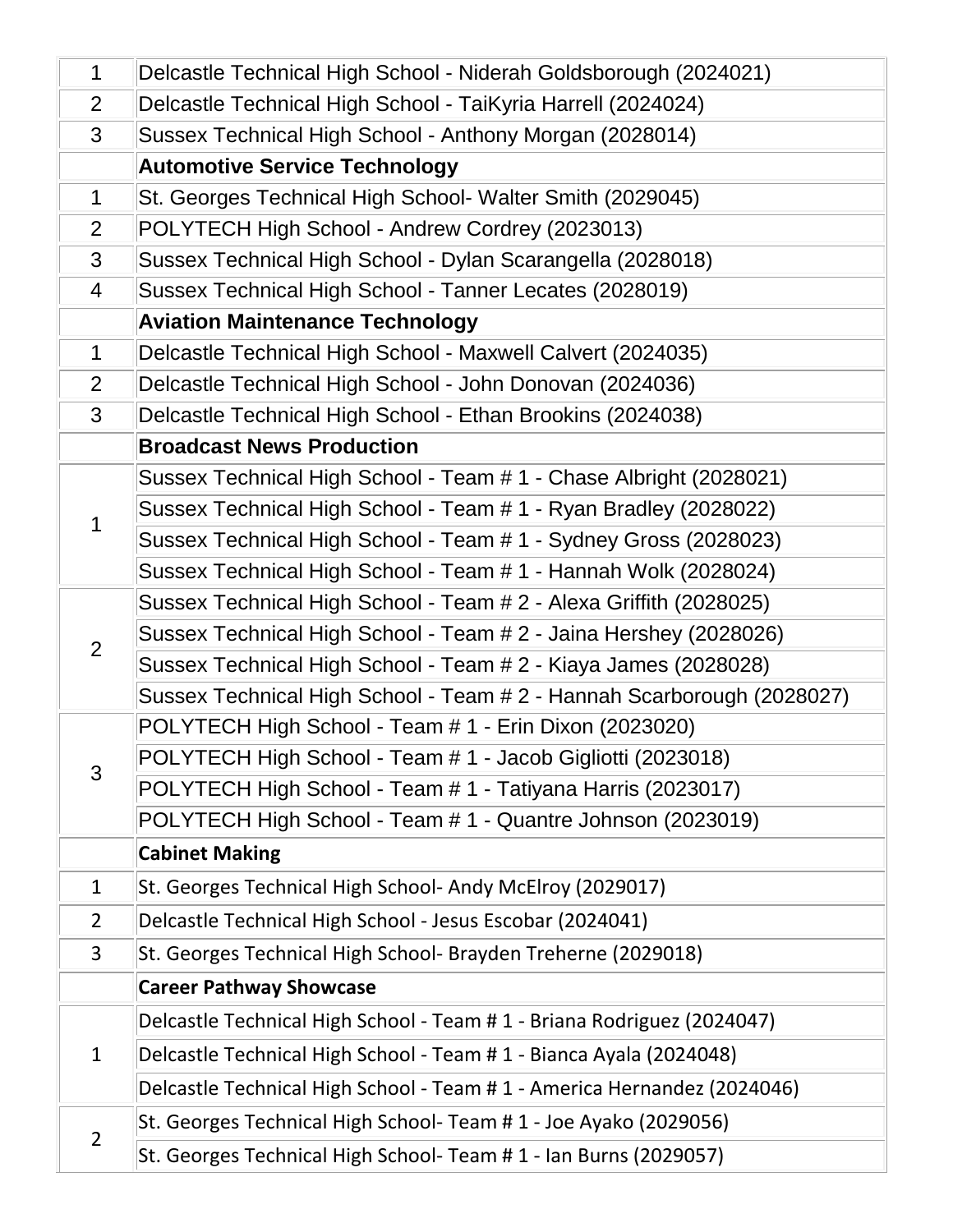|                | St. Georges Technical High School- Team # 1 - Yamil Zambrana (2029050)                            |
|----------------|---------------------------------------------------------------------------------------------------|
| 3              | Hodgson Vo-Tech High School - Team # 1 - Nayeli Arizaga (2025043)                                 |
|                | Hodgson Vo-Tech High School - Team # 1 - Madison DeMarco (2025042)                                |
|                | Hodgson Vo-Tech High School - Team # 1 - Lilly Turner (2025041)                                   |
|                | <b>Carpentry</b>                                                                                  |
| $\mathbf{1}$   | Hodgson Vo-Tech High School - Erik Cruz-Flores (2025035)                                          |
| $\overline{2}$ | POLYTECH High School - Lathan Notice (2023027)                                                    |
| 3              | Hodgson Vo-Tech High School - Austin Katsanes (2025036)                                           |
|                | <b>Collision Repair Technology</b>                                                                |
| $\mathbf 1$    | Delcastle Technical High School – Jose Alexis Garcia Bernal (2024056)                             |
| $\overline{2}$ | Delcastle Technical High School - Brian Valezquez-Cira (2024057)                                  |
| 3              | POLYTECH High School - Samiah Ortiz (2023030)                                                     |
|                | <b>Commercial Baking</b>                                                                          |
| $\mathbf 1$    | Howard High School of Technology - Ky'sia Jackson (2026047)                                       |
| 2              | St. Georges Technical High School- Anya Archie (2029035)                                          |
| 3              | POLYTECH High School - Dayuna Harmon (2023032)                                                    |
|                | <b>Community Action Project</b>                                                                   |
| 1              | Delcastle Technical High School - Team # 1 - Baron Smith (2024064)                                |
|                | Delcastle Technical High School - Team # 3 - O'Shea Smith (2024068)                               |
| $\overline{2}$ | Delcastle Technical High School - Team # 1 - Jeremiah Johnson (2024063)                           |
|                | Delcastle Technical High School - Team # 2 - De'Shawn Coston (2024065)                            |
|                | Delcastle Technical High School - Team # 2 – Cir-Kris Marsh (2024066)                             |
| 3              | Delcastle Technical High School - Team # 3 - Andreu Taylor-Simmons                                |
|                | (2024067)                                                                                         |
|                | <b>Community Service</b><br>Howard High School of Technology - Team # 1 - Justin Higgin (2026029) |
| $\mathbf 1$    | Howard High School of Technology - Team # 1 - Isaiah Leapheart (2026027)                          |
|                | Howard High School of Technology - Team # 1 - Jathan Murray (2026028)                             |
|                | Hodgson Vo-Tech High School - Team # 2 - Delese Conquest (2025053)                                |
| 2              | Hodgson Vo-Tech High School - Team # 2 - Maura Dominelli (2025055)                                |
|                | Hodgson Vo-Tech High School - Team # 2 - Kylie Foran (2025054)                                    |
|                | Howard High School of Technology - Team # 3 - Faith Barry (2026033)                               |
| 3              | Howard High School of Technology - Team # 3 - Tyaisha Smith (2026034)                             |
|                | Howard High School of Technology - Team # 3 - Kyajah Waters (2026035)                             |
|                | <b>Computer Programming</b>                                                                       |
|                |                                                                                                   |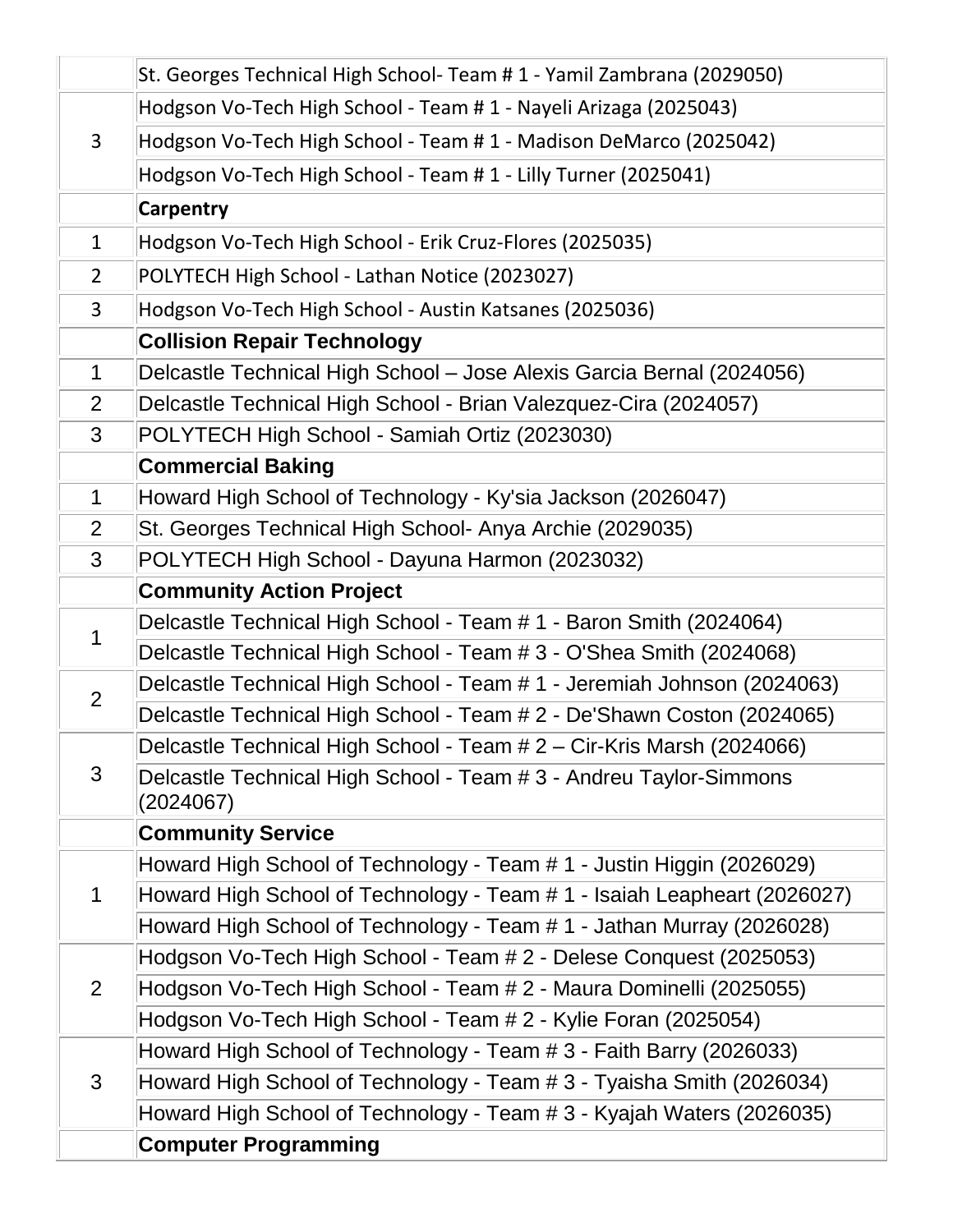| $\mathbf{1}$   | POLYTECH High School - Ashish D'Souza (2023034)                       |
|----------------|-----------------------------------------------------------------------|
| $\overline{2}$ | St. Georges Technical High School- Regis Puebla (2029048)             |
| 3              | Delcastle Technical High School - Gabriel Garcia Reyes (2024069)      |
|                | <b>Cosmetology</b>                                                    |
| $\mathbf{1}$   | Sussex Technical High School - Taylor Smith (2028035)                 |
| $\overline{2}$ | POLYTECH High School - Alexis Dempsey (2023038)                       |
| $\mathfrak{S}$ | Delcastle Technical High School - Savannah Murray (2024070)           |
|                | <b>Crime Scene Investigation</b>                                      |
|                | Sussex Technical High School - Team # 1 - Ciera Benjamin (2028040)    |
| $\mathbf 1$    | Sussex Technical High School - Team # 1 - Caroline Carter (2028041)   |
|                | Sussex Technical High School - Team # 1 - Sharnae' Harmon (2028039)   |
|                | Howard High School of Technology - Team # 1 - Kamryn Mack (2026078)   |
| $\overline{2}$ | Howard High School of Technology - Team # 1 - Tyaisha Smith (2026079) |
|                | Howard High School of Technology - Team # 1 - Kyajah Waters (2026080) |
|                | POLYTECH High School - Team # 1 - Caly Eachus (2023040)               |
| 3              | POLYTECH High School - Team # 1 - David McKelvey (2023042)            |
|                | POLYTECH High School - Team # 1 - Kayla Stevens (2023041)             |
|                | <b>Criminal Justice</b>                                               |
| $\mathbf 1$    | Sussex Technical High School - Garrett Smith (2028045)                |
| $\overline{2}$ | Sussex Technical High School - Jeffrey Jackson (2028046)              |
| 3              | POLYTECH High School - Austin LeBeau (2023045)                        |
|                | <b>Culinary Arts</b>                                                  |
| 1              | Howard High School of Technology - Kathy Rodriguez-Sotelo (2026051)   |
| $\overline{2}$ | St. Georges Technical High School- Lauren Powers (2029038)            |
| 3              | Hodgson Vo-Tech High School - Korryan Braxton-Young (2025060)         |
|                | <b>Customer Service</b>                                               |
| $\mathbf 1$    | Delcastle Technical High School - Nyla Thompson (2024082)             |
| $\overline{2}$ | Howard High School of Technology - Terrance Taylor (2026022)          |
| 3              | St. Georges Technical High School- Tristen Coffie (2029058)           |
|                | <b>Diesel Equipment Technology</b>                                    |
| $\mathbf 1$    | Sussex Technical High School - Jared Maske (2028049)                  |
| $\overline{2}$ | Sussex Technical High School - Tabitha Harris (2028050)               |
| 3              | Sussex Technical High School - Jamie Schirmer (2028051)               |
|                | <b>Electrical Construction Wiring</b>                                 |
| $\mathbf 1$    | St. Georges Technical High School- Colton Breitenbach (2029026)       |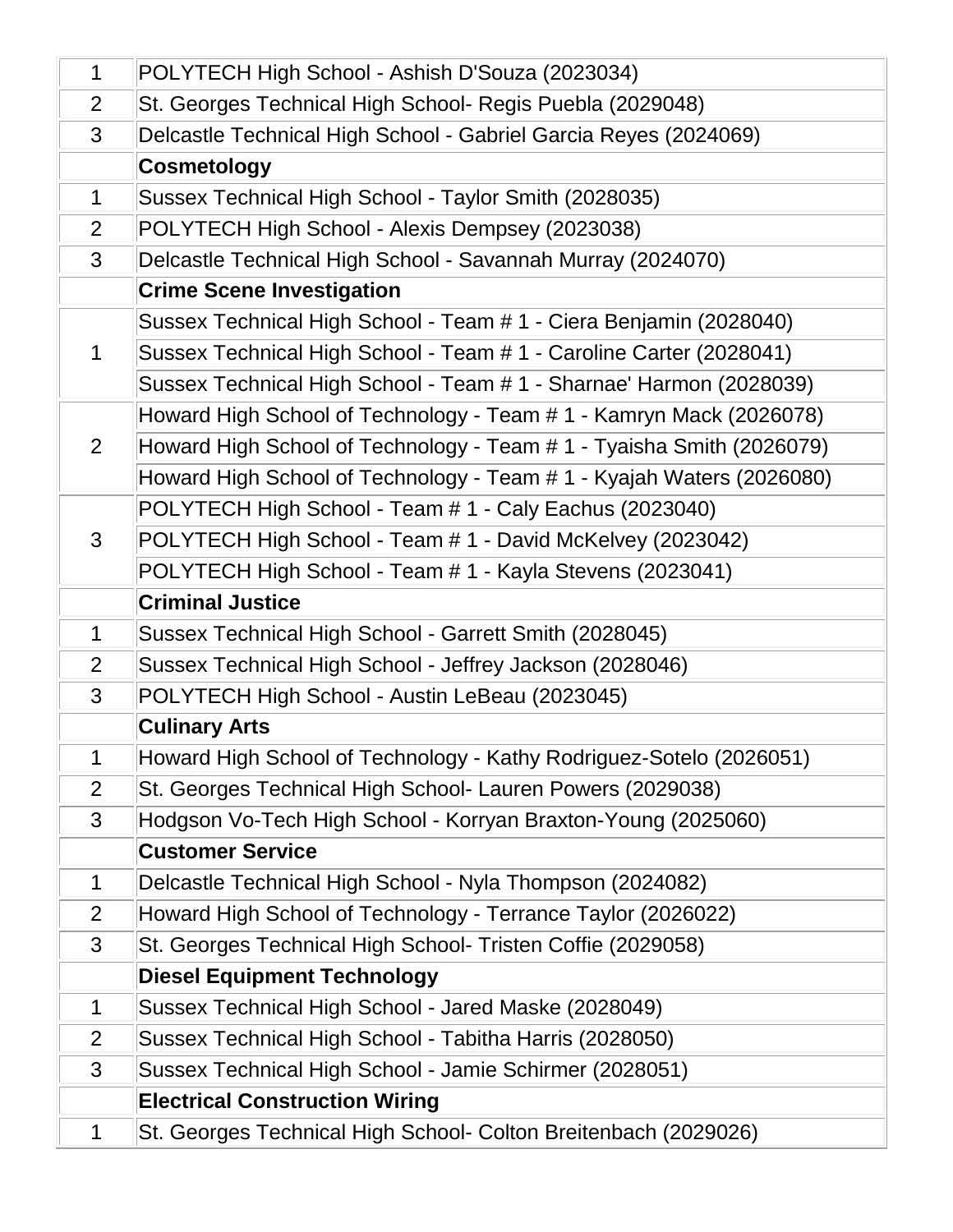| $\overline{2}$ | POLYTECH High School - Joshua Blandino (2023050)                  |
|----------------|-------------------------------------------------------------------|
| 3              | Sussex Technical High School - John Farro (2028052)               |
|                | <b>Electronics Technology</b>                                     |
| $\mathbf 1$    | POLYTECH High School - Jacob Stafford (2023051)                   |
| $\overline{2}$ | POLYTECH High School - Shawn Wright (2023053)                     |
| 3              | POLYTECH High School - Jordyn Jacobson (2023055)                  |
|                | <b>Employment Application Process</b>                             |
| $\mathbf 1$    | Delcastle Technical High School - Luca Teoli (2024090)            |
| $\overline{2}$ | Delcastle Technical High School - Hope McGill (2024086)           |
| 3              | Delcastle Technical High School - Jeremiah Johnson (2024088)      |
|                | <b>Extemporaneous Speaking</b>                                    |
| $\mathbf 1$    | POLYTECH High School - Ruth Bermudez-Roman (2023119)              |
| $\overline{2}$ | St. Georges Technical High School- Joseph Jourdan (2029074)       |
| 3              | Howard High School of Technology - Ty'Shawnda Walker (2026024)    |
|                | <b>Heating, Ventilation, AC &amp; Refridge</b>                    |
| $\mathbf 1$    | St. Georges Technical High School- Seth Augusiewicz (2029014)     |
| 2              | St. Georges Technical High School- Eric Vreken (2029015)          |
| 3              | Sussex Technical High School - Caleb Pusey (2028055)              |
|                | <b>Industrial Motor Control</b>                                   |
| $\mathbf 1$    | St. Georges Technical High School- Benjamin Jezyk (2029029)       |
| 2              | St. Georges Technical High School- Michael Lehman (2029030)       |
| 3              | Hodgson Vo-Tech High School - Raymond Robinson (2025021)          |
|                | <b>Information Technology Services</b>                            |
| 1              | POLYTECH High School - Eric Smith (2023123)                       |
| $\overline{2}$ | POLYTECH High School - Matthew Weis (2023057)                     |
| 3              | POLYTECH High School - Christian Chordas (2023124)                |
|                | Internetworking                                                   |
| $\mathbf 1$    | POLYTECH High School - Robert Bell (2023061)                      |
| 2              | POLYTECH High School - Brian Baker-McEvilly (2023059)             |
| 3              | POLYTECH High School - Sarah Janney (2023060)                     |
|                | <b>Job Interview</b>                                              |
| $\mathbf 1$    | St. Georges Technical High School- Eric Tlaseca-Morales (2029067) |
| $\overline{2}$ | POLYTECH High School - Madison Kibler (2023131)                   |
| 3              | St. Georges Technical High School- Tyler Foster (2029065)         |
|                | <b>Job Skill Demonstration A</b>                                  |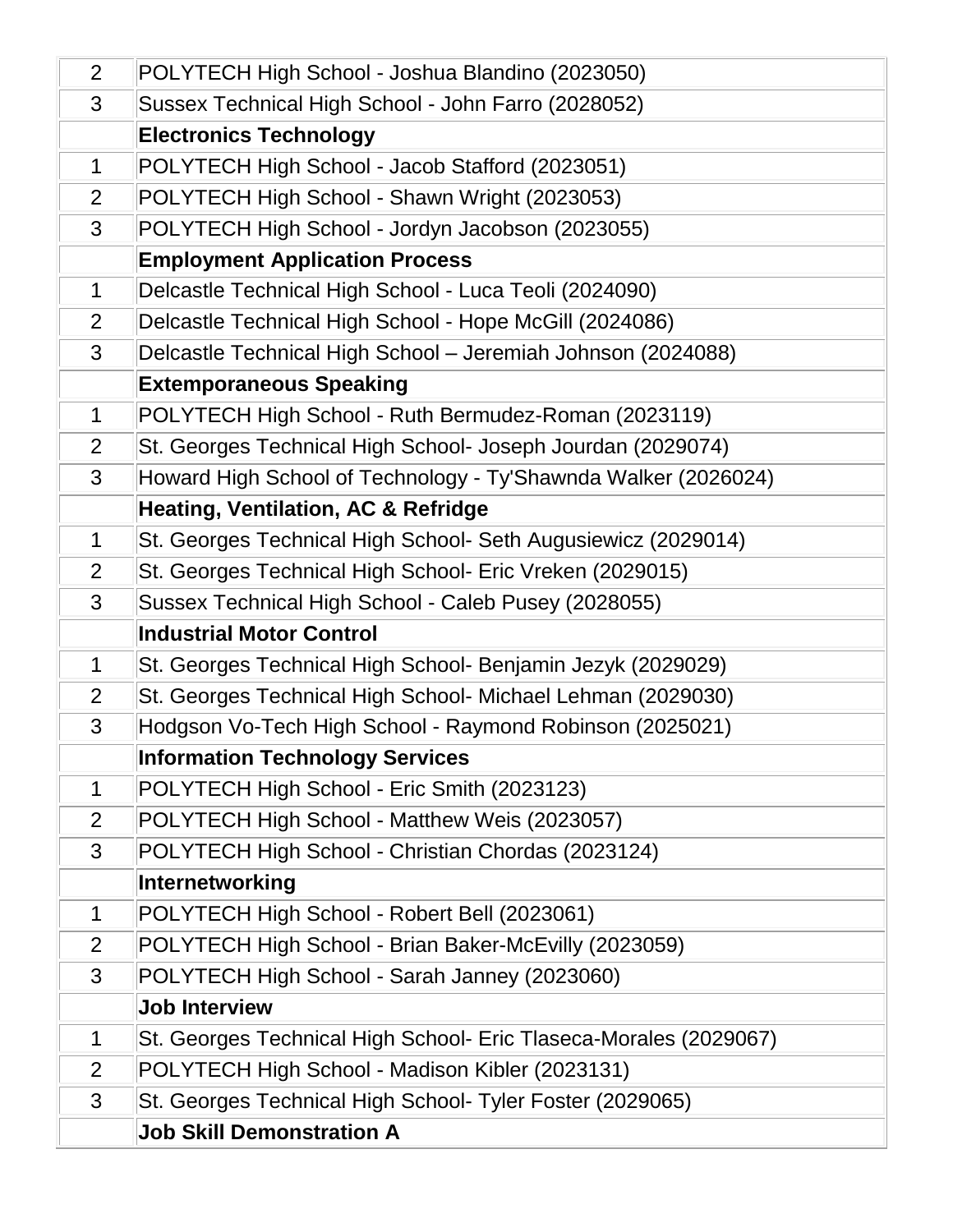| $\mathbf 1$    | Hodgson Vo-Tech High School - Aiyana Branch (2025038)          |
|----------------|----------------------------------------------------------------|
| $\overline{2}$ | Howard High School of Technology - Jennifer Zamora (2026007)   |
| 3              | POLYTECH High School - Noah Hawk (2023122)                     |
|                | <b>Job Skill Demonstration Open</b>                            |
| $\mathbf 1$    | Delcastle Technical High School - Kollin Krough (2024217)      |
| $\overline{2}$ | St. Georges Technical High School- Eric Vreken (2029015)       |
| 3              | Delcastle Technical High School - Z'Aire McFarlin (2024218)    |
|                | <b>Masonry</b>                                                 |
| $\mathbf 1$    | Hodgson Vo-Tech High School - Jose Jaquez-Valles (2025076)     |
| $\overline{2}$ | Hodgson Vo-Tech High School - Karan Shah (2025077)             |
| 3              | POLYTECH High School - Ethan Goodbred (2023064)                |
|                | <b>Motorcycle Services Technology</b>                          |
| $\mathbf 1$    | Howard High School of Technology - Raymere Stewart (2026092)   |
| $\overline{2}$ | Howard High School of Technology - Joshua Graham (2026093)     |
| 3              | Howard High School of Technology - Johnny Ewell (2026091)      |
|                | <b>Nail Care</b>                                               |
| $\mathbf 1$    | POLYTECH High School - Kayla Green (2023069)                   |
| $\overline{2}$ | Sussex Technical High School - Rebecca Schroeder (2028064)     |
| 3              | Sussex Technical High School - Haley Malice (2028065)          |
|                | Photography                                                    |
| $\mathbf 1$    | Sussex Technical High School - Matt Ryan (2028123)             |
| $\overline{2}$ | Delcastle Technical High School - Joshua Mitchem (2024118)     |
| 3              | POLYTECH High School - Lillie Davis (2023075)                  |
|                | <b>Pin Design</b>                                              |
| $\mathbf 1$    | Delcastle Technical High School - Kaylee Lynn Neal (2024206)   |
| $\overline{2}$ | Sussex Technical High School - Robert Mitchell (2028104)       |
| 3              | Delcastle Technical High School - Tamye Wilson-Allen (2024207) |
|                | <b>Plumbing</b>                                                |
| $\mathbf 1$    | Hodgson Vo-Tech High School - Myles Davie (2025067)            |
| 2              | Hodgson Vo-Tech High School - Anthony Massey (2025069)         |
| 3              | Hodgson Vo-Tech High School - Arjun Shah (2025068)             |
|                | <b>Power Equipment</b>                                         |
| 1              | Howard High School of Technology - JaMychael Perry (2026087)   |
| $\overline{2}$ | Howard High School of Technology - Jermaine Lugo (2026083)     |
| 3              | Howard High School of Technology - Ryan Ulmer (2026090)        |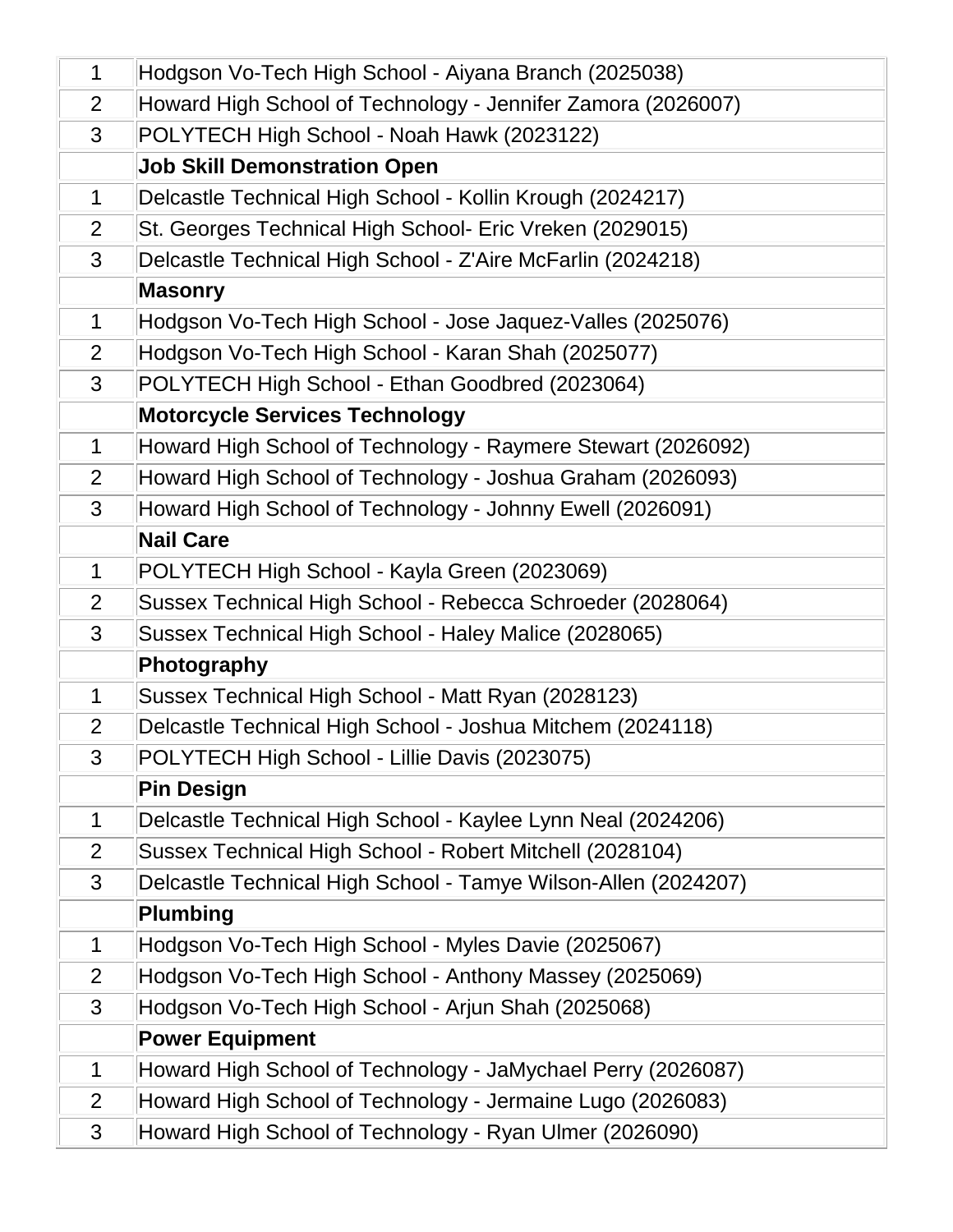|                | <b>Prepared Speech</b>                                                             |
|----------------|------------------------------------------------------------------------------------|
| $\mathbf 1$    | Sussex Technical High School - Adrianne Smith (2028070)                            |
| $\overline{2}$ | POLYTECH High School - Tyjh Weldon (2023118)                                       |
| 3              | St. Georges Technical High School- Rolando Rivera (2029075)                        |
|                | <b>Promotional Bulletin Board</b>                                                  |
|                | Delcastle Technical High School - Team # 1 - Malik Hardin (2024126)                |
| 1              | Delcastle Technical High School - Team # 1 - Kaylee Neal (2024125)                 |
|                | Delcastle Technical High School - Team # 1 - Tamye Wilson-Allen (2024124)          |
|                | Delcastle Technical High School - Team # 2 - Tania Malave-Espinosa<br>(2024127)    |
| $\overline{2}$ | Delcastle Technical High School - Team # 2 - Jennifer Marin-Camposano<br>(2024128) |
|                | Delcastle Technical High School - Team # 2 - Julissa Rosado (2024129)              |
| 3              | St. Georges Technical High School- Team # 1 - Shatir Hall (2029053)                |
|                | St. Georges Technical High School- Team # 1 - Briana Nelson (2029052)              |
|                | <b>Quiz Bowl</b>                                                                   |
|                | Delcastle Technical High School - Team # 1 - Farazah Jabali (2024130)              |
|                | Delcastle Technical High School - Team # 1 - Jacob Roberts (2024133)               |
| 1              | Delcastle Technical High School - Team # 1 - Benjamin Siwik (2024134)              |
|                | Delcastle Technical High School - Team # 1 - Michael Tucker (2024131)              |
|                | Delcastle Technical High School - Team # 1 - Patrick Tucker (2024132)              |
|                | Delcastle Technical High School - Team # 3 - Johnathan Atkins (2024140)            |
|                | Delcastle Technical High School - Team # 3 - Luis Flores-Lara (2024144)            |
| $\overline{2}$ | Delcastle Technical High School - Team # 3 - Caelin Foley (2024141)                |
|                | Delcastle Technical High School - Team # 3 - Zoe Jackson (2024143)                 |
|                | Delcastle Technical High School - Team # 3 - Carter Henry (2024142)                |
|                | Sussex Technical High School - Team # 1 - Cline Broussard (2028074)                |
|                | Sussex Technical High School - Team # 1 - Jeremy Carpenter (2028072)               |
| 3              | Sussex Technical High School - Team # 1 - Patrick Cassat (2028073)                 |
|                | Sussex Technical High School - Team # 1 - Ally Collier (2028075)                   |
|                | Sussex Technical High School - Team # 1 - Seth Glickman (2028071)                  |
|                | <b>Related Technical Math</b>                                                      |
| 1              | POLYTECH High School - Jacob Merkle (2023134)                                      |
| $\overline{2}$ | POLYTECH High School - Matthew Weis (2023132)                                      |
| 3              | POLYTECH High School - Casey Talamini-Kelemen (2023133)                            |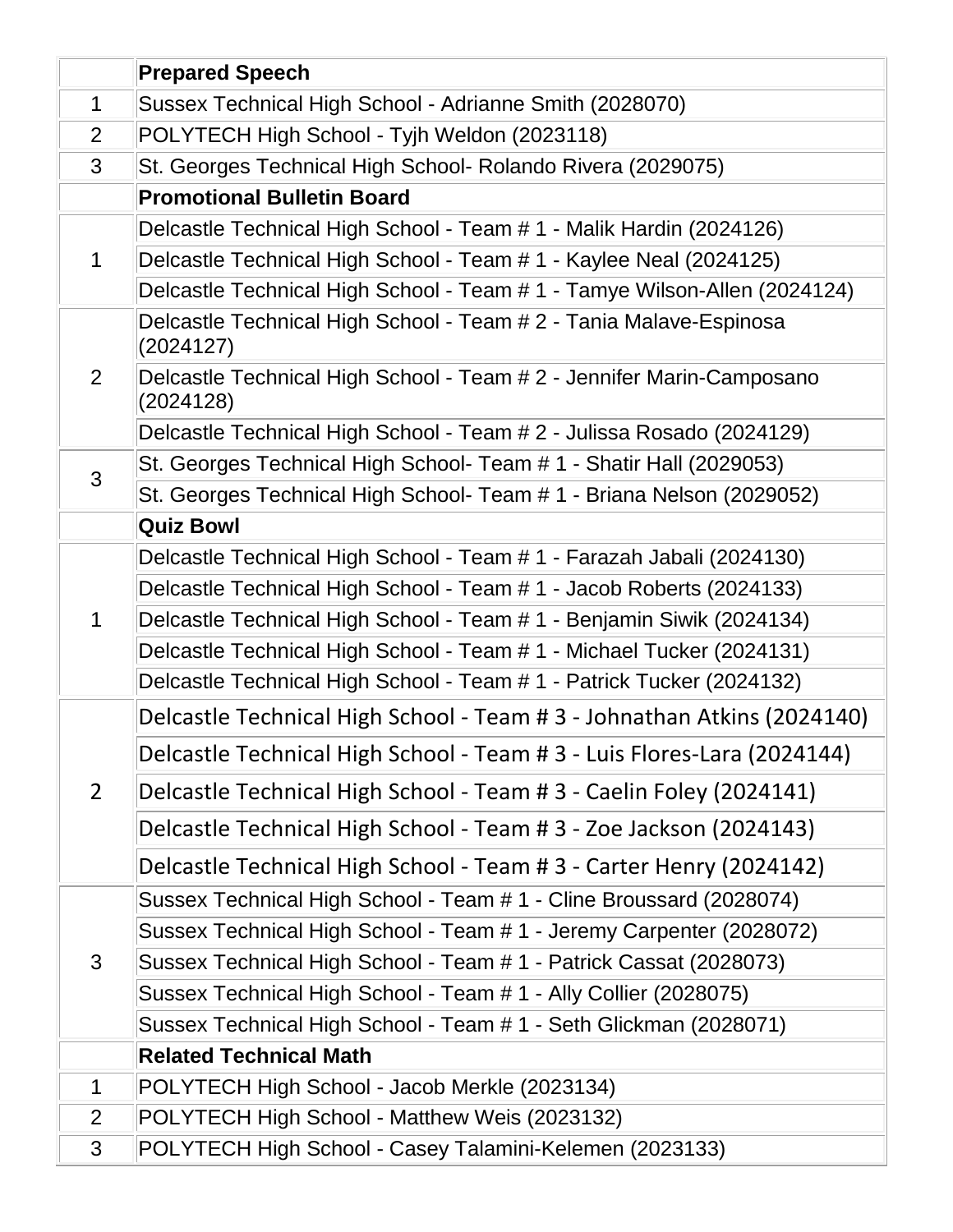|                | <b>Restaurant Service</b>                                               |
|----------------|-------------------------------------------------------------------------|
| $\mathbf 1$    | Delcastle Technical High School - Javre' Jaffar (2024151)               |
| 2              | Hodgson Vo-Tech High School - Jorge Ruiz (2025063)                      |
| 3              | Delcastle Technical High School - Aniyyah Morris (2024152)              |
|                | <b>Screen Printing Technology</b>                                       |
| $\mathbf 1$    | Delcastle Technical High School - Kaylee Neal (2024155)                 |
| $\overline{2}$ | Delcastle Technical High School - Jacqueline Baur (2024159)             |
| 3              | Delcastle Technical High School - Elby Bisch (2024156)                  |
|                | <b>Sheet Metal</b>                                                      |
| $\mathbf 1$    | Delcastle Technical High School - Julia Valcarcel (2024165)             |
| $\overline{2}$ | Delcastle Technical High School - Erick Cortes (2024168)                |
| 3              | Delcastle Technical High School - Luca Teoli (2024169)                  |
|                | <b>TeamWorks</b>                                                        |
|                | Hodgson Vo-Tech High School - Team # 1 - Ali Alhaidari (2025037)        |
| 1              | Hodgson Vo-Tech High School - Team # 1 - Nazir Carney (2025023)         |
|                | Hodgson Vo-Tech High School - Team # 1 - Nick Krygier (2025071)         |
|                | Hodgson Vo-Tech High School - Team # 1 - Bryce Landreth (2025075)       |
|                | St. Georges Technical High School- Team # 1 - Preston DeCento (2029022) |
| $\overline{2}$ | St. Georges Technical High School- Team # 1 - Keegan Easthon (2029025)  |
|                | St. Georges Technical High School- Team # 1 - Mekhi Lingham (2029023)   |
|                | St. Georges Technical High School- Team # 1 - Steven Martinez (2029073) |
|                | POLYTECH High School - Team # 1 - Trevor Fox (2023142)                  |
| 3              | POLYTECH High School - Team # 1 - Michael Petusky (2023077)             |
|                | POLYTECH High School - Team # 1 - Garrett Foraker (2023078)             |
|                | POLYTECH High School - Team # 1 - Del Vecchio (2023079)                 |
|                | <b>Technical Computer Applications</b>                                  |
| $\mathbf 1$    | Hodgson Vo-Tech High School - Gabriela Nieves (2025094)                 |
| $\overline{2}$ | Hodgson Vo-Tech High School - Xochitl Pineda (2025127)                  |
| 3              | POLYTECH High School - Grayson Isaacs (2023080)                         |
|                | <b>Technical Drafting</b>                                               |
| $\mathbf 1$    | POLYTECH High School - Seth Bourne (2023084)                            |
| $\overline{2}$ | Hodgson Vo-Tech High School - Aiden Biederman (2025029)                 |
| 3              | POLYTECH High School - Samson Bailor (2023082)                          |
|                | <b>Television (Video) Production</b>                                    |
| 1              | Delcastle Technical High School - Team # 1 - Collin Henry (2024178)     |